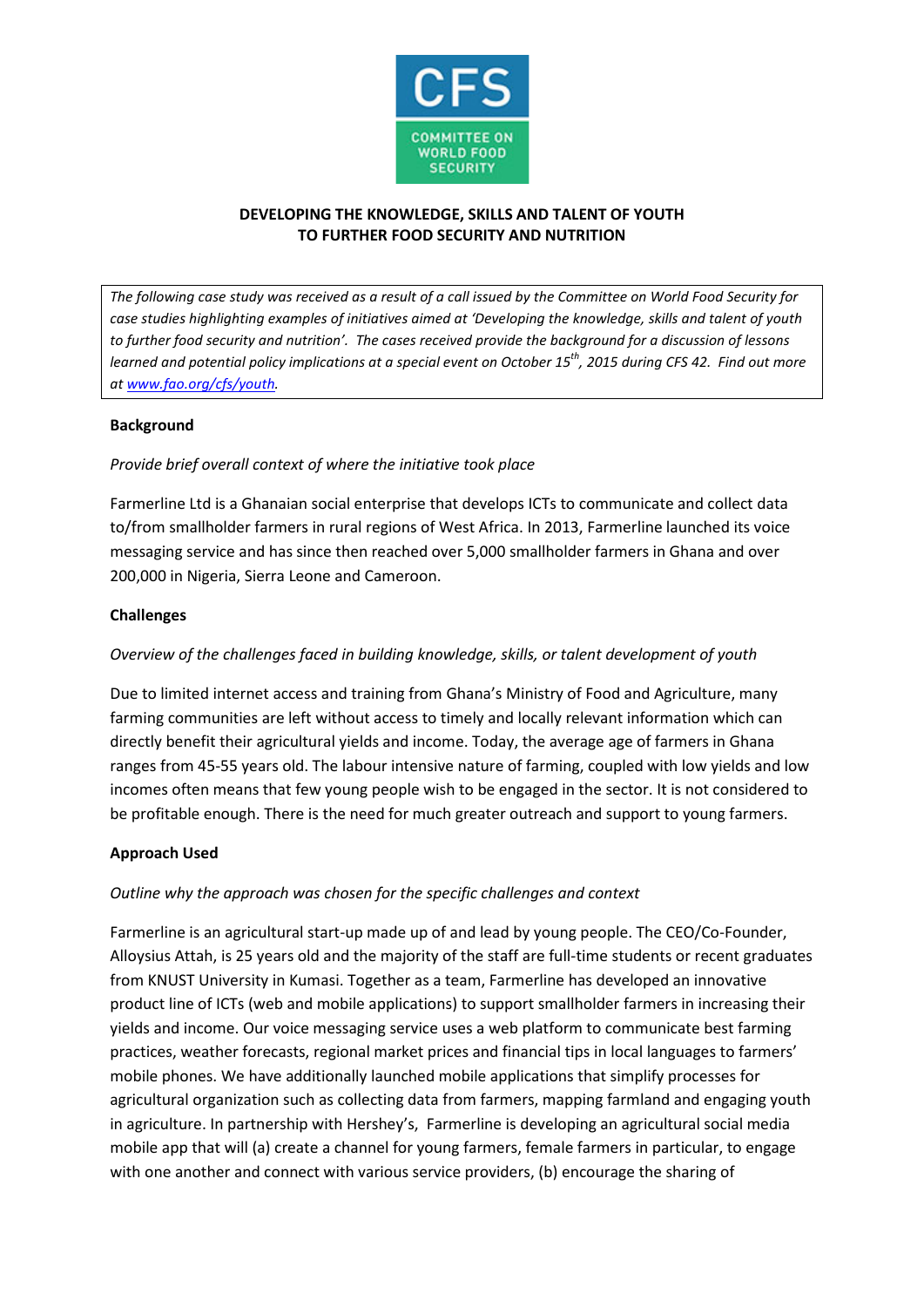

compelling agricultural content and current events, and (c) provide opportunities for engagement with potential partner organizations.

# **Outcome and Impact Achieved**

# *How many youth benefitted? How did they benefit? How were food security and nutrition improved?*

In 2012, Farmerline launched a pilot funded by Indigo Trust to communicate agronomy tips to fish farmers in the Ashanti region of Ghana. According to the Impact Assessment results, fish farmers saw the weight of their fish increase by 6%, prices at which fishes were sold increased by 44%, the harvesting time of fish reduced by 2.2%, and the income of farmers improved by 40%. Through follow-up visits and workshops, Farmerline has recorded impressive increases in yields per acre (as high as 55.6%) among farmers across Ghana directly from utilizing these services.

#### **Lessons Learned/Opportunities for Scaling-Up**

# *How should the approach be adapted to other situations in the future? Suggestions for overcoming challenges?*

Although mobile service coverage has exploded across Africa, rural farmers still struggle to maintain reliable service and in some regions, stable electricity to keep their phones charged. Network saturation is also a common issue on the leading network in Ghana, where a phone number must be dialled several times before finally connecting. Moreover, on the human design side, it must be recognized that farmers are hard-working, busy people and are not always free to answer their phone. This disrupts the reception of messages and full attendance in registration, training, and follow-up workshops. To mitigate these risks, Farmerline has developed intelligent retry patterns for outgoing messages that optimize the chance of connecting with farmers, even if the phone is unavailable on the first try. Farmerline also allows farmers to customize their messages, including the option to select the best time of day to receive voice calls.

Farmerline's innovation can be implemented in any African country where smallholders are faced with challenges of access to timely and revelant information. As long as the messages are convenient, localized, interesting and actionable, we believe this educational method can have positive impact in any area of the world with mobile phone usage.

# **Policy Implications**

# *What policy changes are needed to support this type of initiative and scaling up?*

Ghana could highly benefit from policy development in the areas of youth, education and agriculture. Specifically, providing opportunities for youth to learn about agriculture as adolescents, linking youth with internship opportunities to apply said learnings and additionally gain practical skills, and grant creation for young entrepreneurs in the field of agriculture. When youth are given access to educational content, funding and mentors, engagement in agriculture will increase and challenges